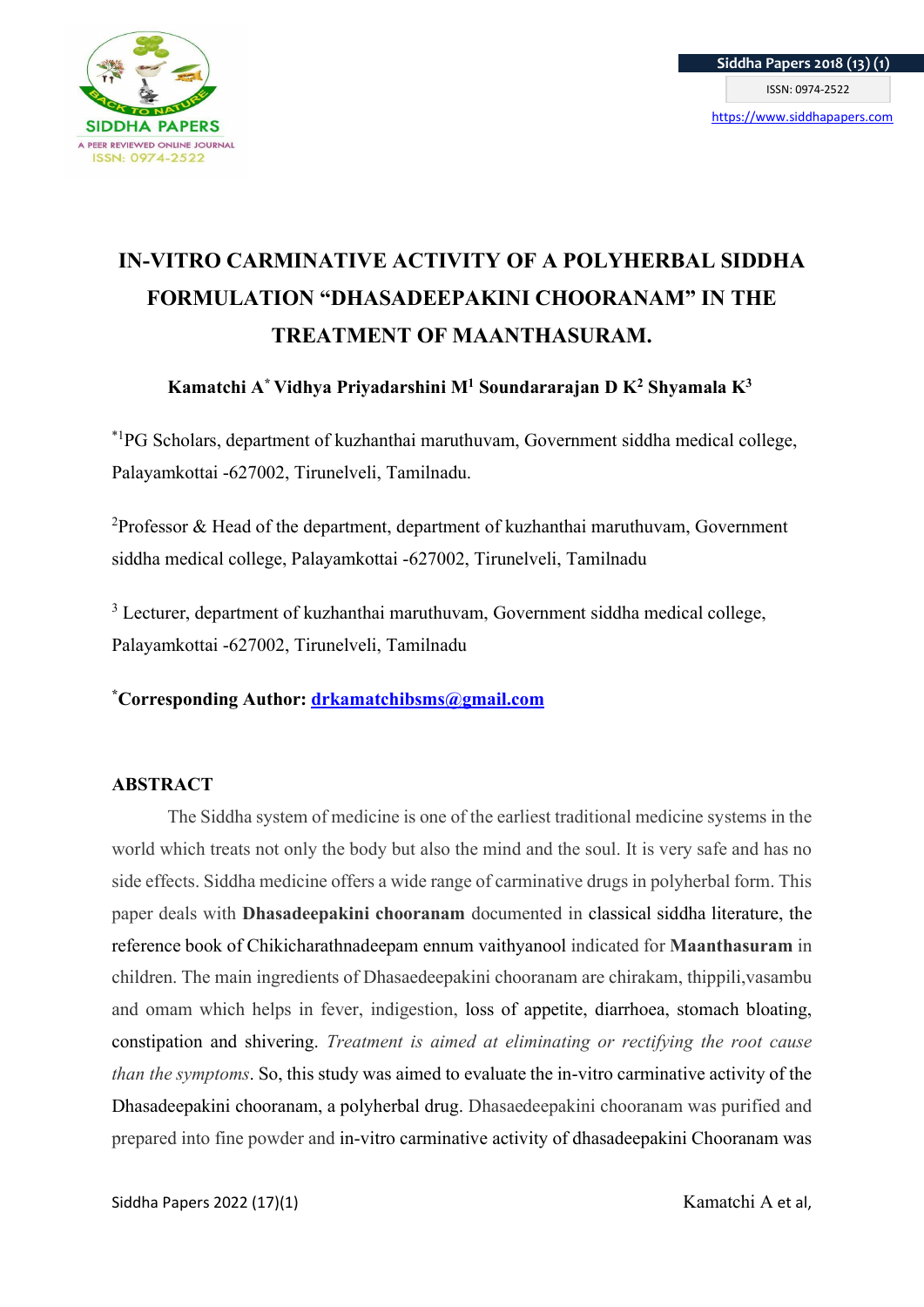evaluated by modified method of Swapnil Sharma et al. the sample DDC showed significant results for carminative activity at different doses.

KEYWORDS: Siddha, Carminative, Maanthasuram, Chooranam

#### INTRODUCTION:

The Siddha system of medicine is one of the earliest traditional medicine systems in the world which treats not only the body but also the mind and the soul. According to siddha system of medicine total number of diseases is 4448 in number. Of these, 108 diseases are said to occur during childhood. In paediatric age group, Siddha system classifies fever (suram) into 20 types based on the cause, the affected biological humour (kuttram), altered physical constituents (udal thathukal) and presenting clinical features. Each type of suram mentioned in siddha literature is considered as single disease, of which abdominal dyspepsia can be correlated to Maanthasuram which is mentioned in siddha text "PILLAIPINI MARUTHUVAM PART 2". The major clinical features are fever, loss of appetite, diarrhoea, stomach bloating, constipation and shivering.

 The treatment in siddha medicine is aimed at keeping the three humors in equilibrium and maintenancee of seven physical constituents (Udal Thathukkal) elements. Choice of drug is chooranam [Dhasadeepaini Chooranam (DDC)] for treating maanthasuram which is one of the type of 32 internal medications. The main ingredients of Dhasaedeepakini chooranam are chirakam, thippili,vasambu and omam which are known for their stomachic and carminative action. Complete literary study reveals that the potential for the carminative action of Dhasadeepaini chooranam has not been proven and the treatment is aimed at eliminating or rectifying the root cause than the symptoms, So I had chosen to evaluate scientifically the invitro carminative activity of dhasadeepakini chooranam by modified method of Swapnil Sharma et al.

#### PRIMARY AIM AND OBJECTIVES:

 To evaluate the in-vitro carminative activity of dhasadeepakini chooranam -polyherbal siddha formulation by modified method of Swapnil Sharma et al.

#### MATERIALS AND METHODS:

The siddha drug dhasadeepakini chooranam(DDC) was selected from a classical siddha literature, Chikicharathnadeepam ennum vaithyanool (C.Kannusamy Pillai) pg.no (112) Collection of raw drugs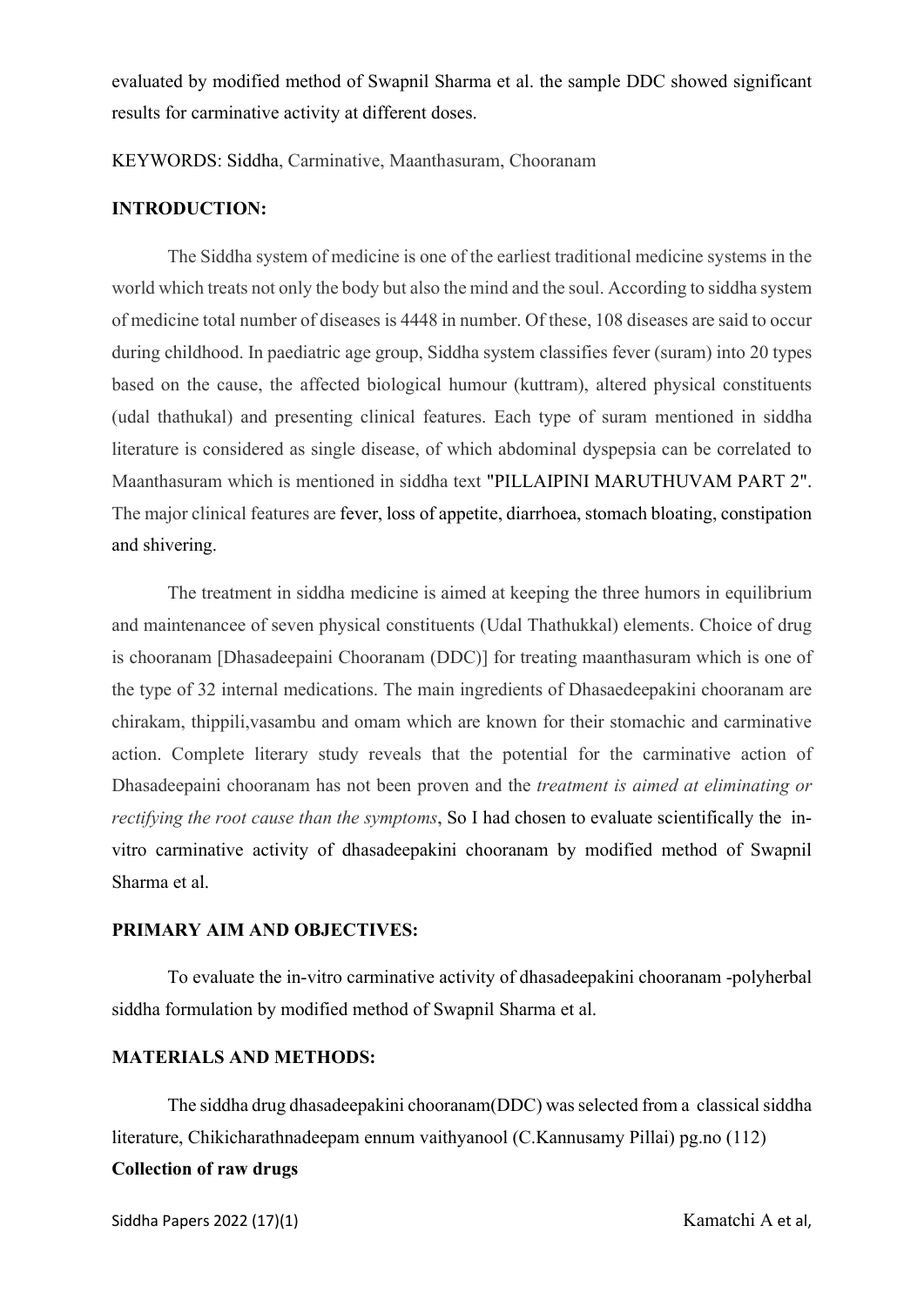The required drugs were purchased from a reputed raw drug shop at ASN, Melapalayam, Tirunelveli, Tamilnadu, India.

## Authentication

 Raw drugs were identified and authenticated by the HOD & Professor Dr. Kingsly MD(s), Department of PG Gunapadam, Government siddha medical college, Palayamkottai-627002, Tirunelveli, Tamilnadu, India.

The sample of each raw drug were stored in the PG Department of Gunapadam for the future reference.

| S.NO | <b>NAME</b>           | <b>BOTANICAL</b>            | <b>QUANTITY</b> |
|------|-----------------------|-----------------------------|-----------------|
|      |                       | <b>NAME/SCIENTIFIC NAME</b> |                 |
| 1.   | Perungayam            | Ferula asafoetida           | 35gram          |
| 2.   | Vasambu               | Acorus calamus              | 70gram          |
| 3.   | Vaivilangam           | <b>Embeliaribes</b>         | 105gram         |
| 4.   | Induppu(rocksalt)     | Sodium chloride impura      | 140gram         |
| 5.   | Omam                  | Carumcopticum               | 175gram         |
| 6.   | Kadukkaithol          | Terminalia chebula          | $210$ gram      |
| 7.   | Sithiramoolaverpattai | Plumbago zeylanica          | 245gram         |
| 8.   | Kostam                | Costusspeciosus             | 280gram         |
| 9.   | Thippili              | Piper longum                | 315gram         |
| 10.  | Chirakam              | Cuminumcyminum              | 350gram         |

#### Ingredients of Dhasadeepakini Chooranam

## Purification process (suddhi)

Purification of raw drugs were done as per classical Siddha literature. This process helps raw material/crude drugs (moolaporutkal) to lose their undesirable or toxic effect and thereby giving better efficacy.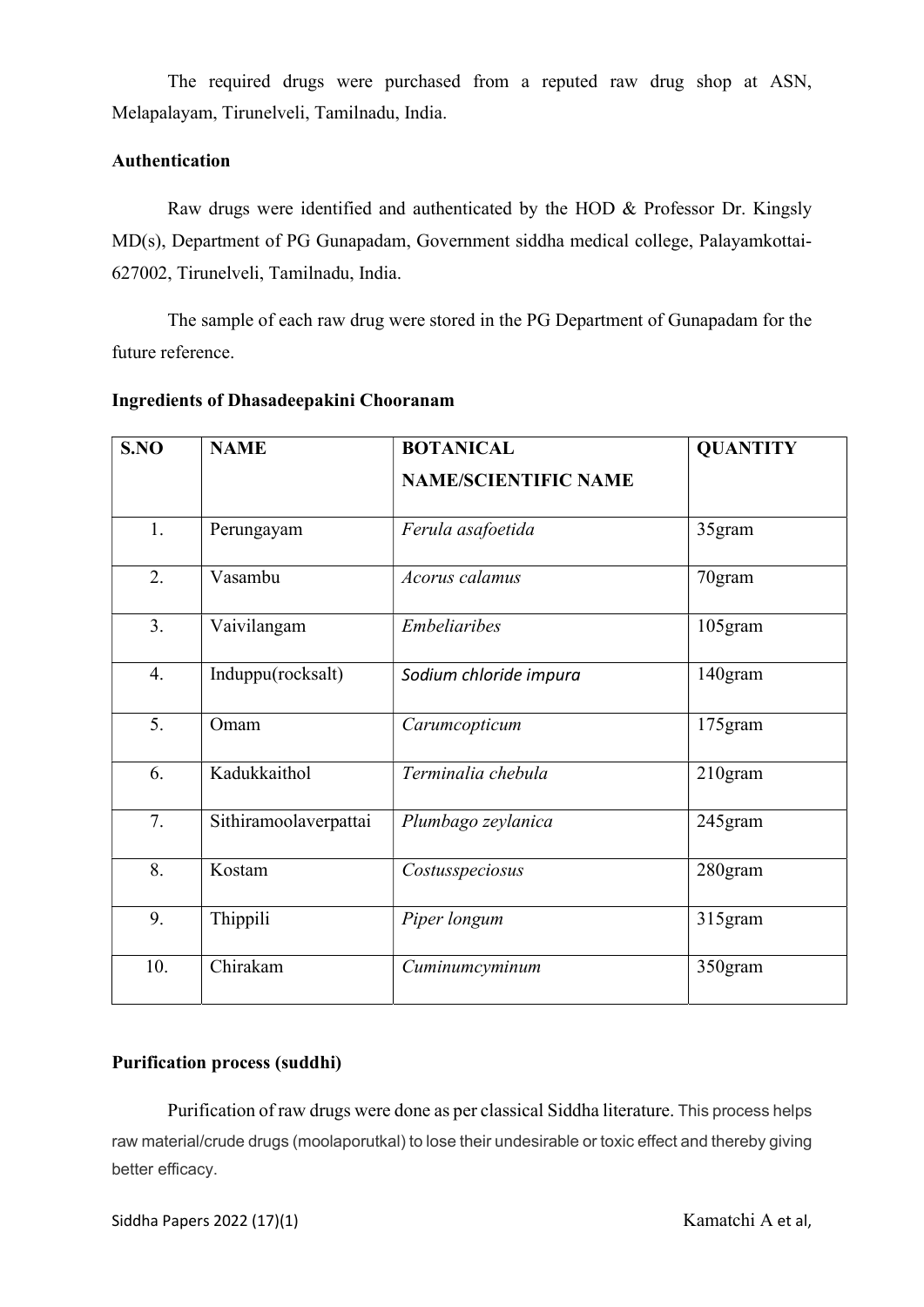#### Preparation of the trial compound drug DDC:

The above mentioned drugs were fried until golden brown separately and grinded into fine powder and sieved (Vasthrakaayam). Then the finely powdered drugs were mixed well and kept separately in a neat dry air tight container.



#### IN-VITRO CARMINATIVE ACTIVITY

#### In-vitro Carminative activity by acid-base titration Method

In-vitro carminative activity of the siddha formulation Dhasadeepakini Chooranam was evaluated by modified method of Swapnil Sharma et al. About 10, 20 and 40 ml of the DDC in water were placed in conical flask fitted with air-tight nozzle, to this 100 ml of distill water was added. About 100 ml of NaOH {1M, previously standardized to oxalic acid} was poured into a plastic container fitted with aeration tubing system that was connected directly to the reaction vessel containing varying volume of DDC. The flask was agitated manually for the next 45 mins and vigorously for another 30 mins and was allowed to stand for overnight. The carbon dioxide gas evolved from the reaction vessel was allowed to pass into a plastic container containing excess sodium hydroxide where it was absorbed and converted into equivalent amount of sodium carbonate. The resulting mixture consisting of excess sodium hydroxide and sodium carbonate was titrated with standard HCl using phenolphthalein as indicator to get first endpoint and in continuation to this the second endpoint was enumerated using methyl orange

Siddha Papers 2022 (17)(1) Kamatchi A et al,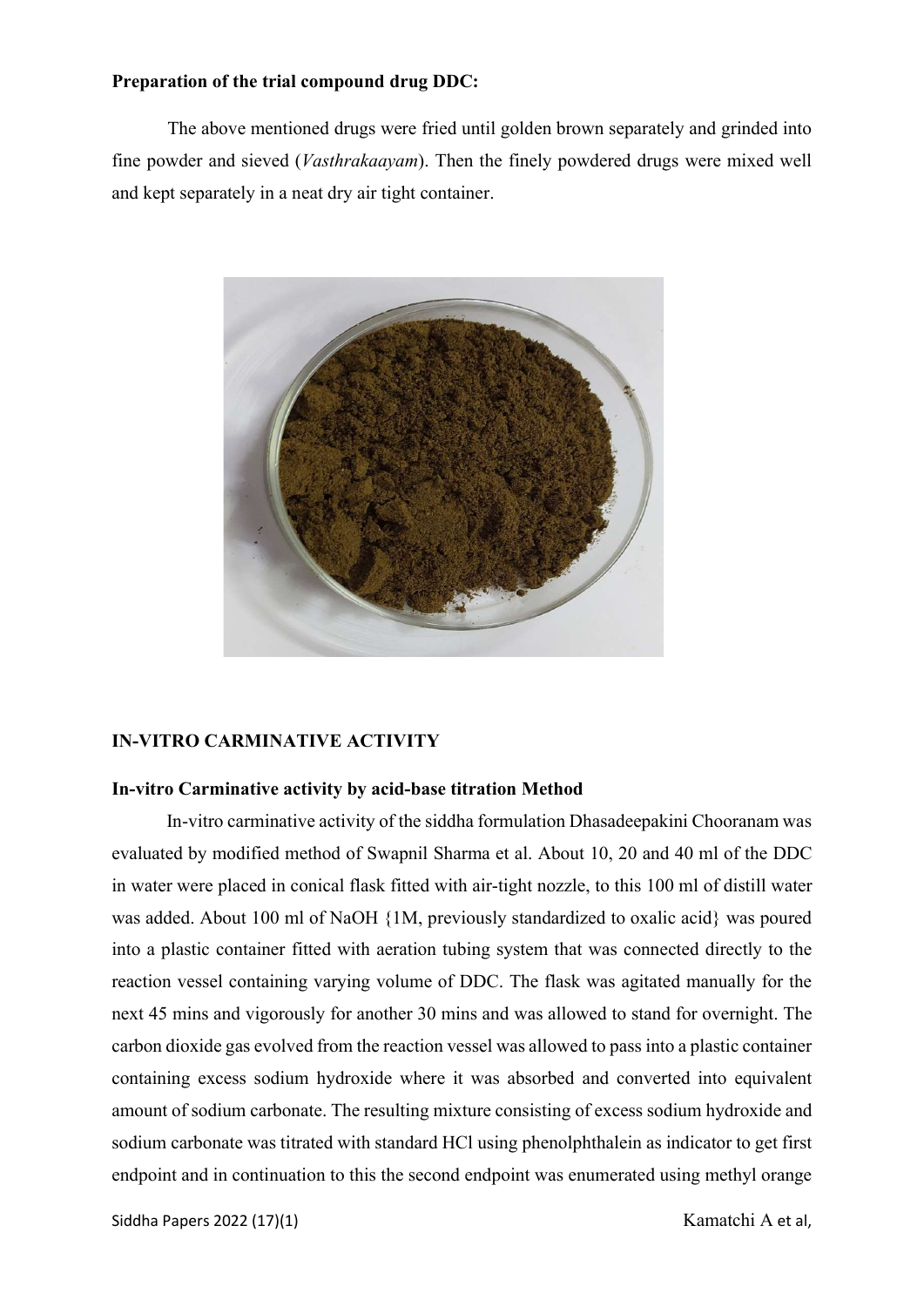as indicator. The difference in millilitres between the first & second endpoints was used to calculate the carbon dioxide content per gram of sample.

Vol. of titrant x molarity of std. acid x mol. Wt. of CO2 = mass of CO2 in gm Molarity of the Acid is 0.09184 M

Mol. Wt. of CO2 is 44.01 g/mol.

Triplicate 1

| Volume of Test Sample | Difference in Titration value | Mass of CO2 in gm |
|-----------------------|-------------------------------|-------------------|
|                       | (ml)                          |                   |
|                       | 2.4                           | 9.70              |
|                       | 4.1                           | 16.57             |
|                       | 5.2                           | 21.01             |

## Triplicate 2

| Volume of Test Sample | Difference in Titration value | Mass of CO2 in gm |
|-----------------------|-------------------------------|-------------------|
|                       | (ml)                          |                   |
|                       | 2.2                           | 8.89              |
|                       | 4.6                           | 18.59             |
|                       | 5.9                           | 23.84             |

# Triplicate 3

| Volume of Test Sample | Difference in Titration value | Mass of CO2 in gm |
|-----------------------|-------------------------------|-------------------|
|                       | (ml)                          |                   |
|                       | 1.9                           | 7.67              |
|                       | 5.2                           | 21.01             |
|                       | 6.4                           | 25.86             |

## Statistical Representation

| <b>Volume of Test Sample</b> | Mass of CO2 in gm |
|------------------------------|-------------------|
| 10                           | $8.757 \pm 1.017$ |
| 20                           | $18.73 \pm 2.226$ |
|                              | $23.58 \pm 2.436$ |

Each value represents the mean  $\pm$  SD. N=3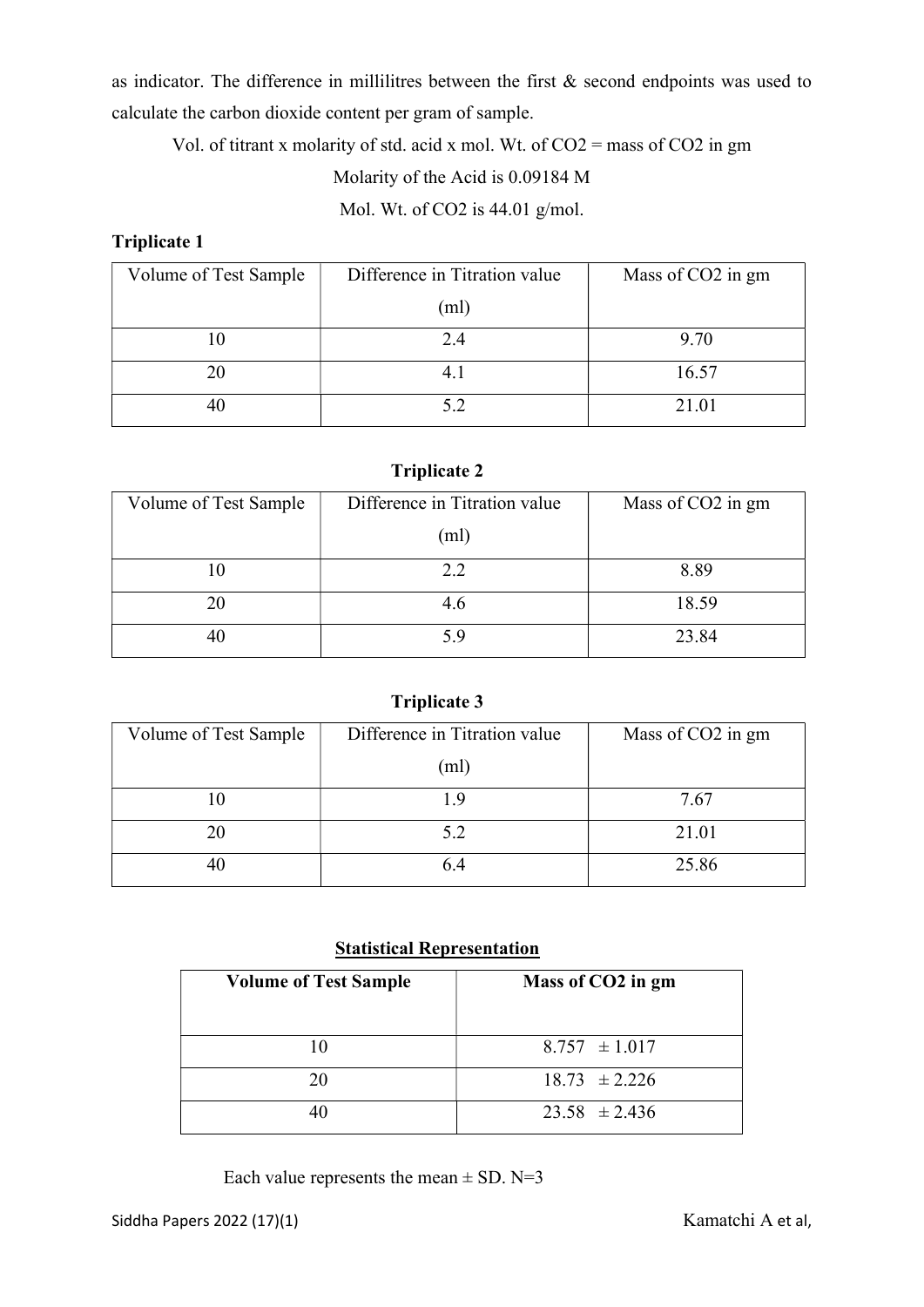#### RESULT ANALYSIS:

The carminative profiling of the test sample DDC was evaluated on basis of the amount of cabon-dioxide evolved from the reaction mixture with varying volume of DDC. The amount of carbon dioxide  $\{g\}$  produced by the 10 ml of the sample DDC was found to be  $(8.757 \pm 1)$ 1.017), for 20 ml of sample it was (18.73  $\pm$  2.226) and for 40 ml of sample it was (23.58  $\pm$ 2.436).



Evolvement of Carbon dioxide from the reaction mixture



#### DISCUSSION:

According to siddha principles of diseases, Maanthasuram occurs due to the accumulation of kabam humour in the intestine. kabam humour is increased much more than its normal state due to factors like food habits & lifestyle and favours indigestion and infection to occur. The treatment is aimed at eliminating or rectifying the root cause than the symptoms.

Siddha Papers 2022 (17)(1) Kamatchi A et al,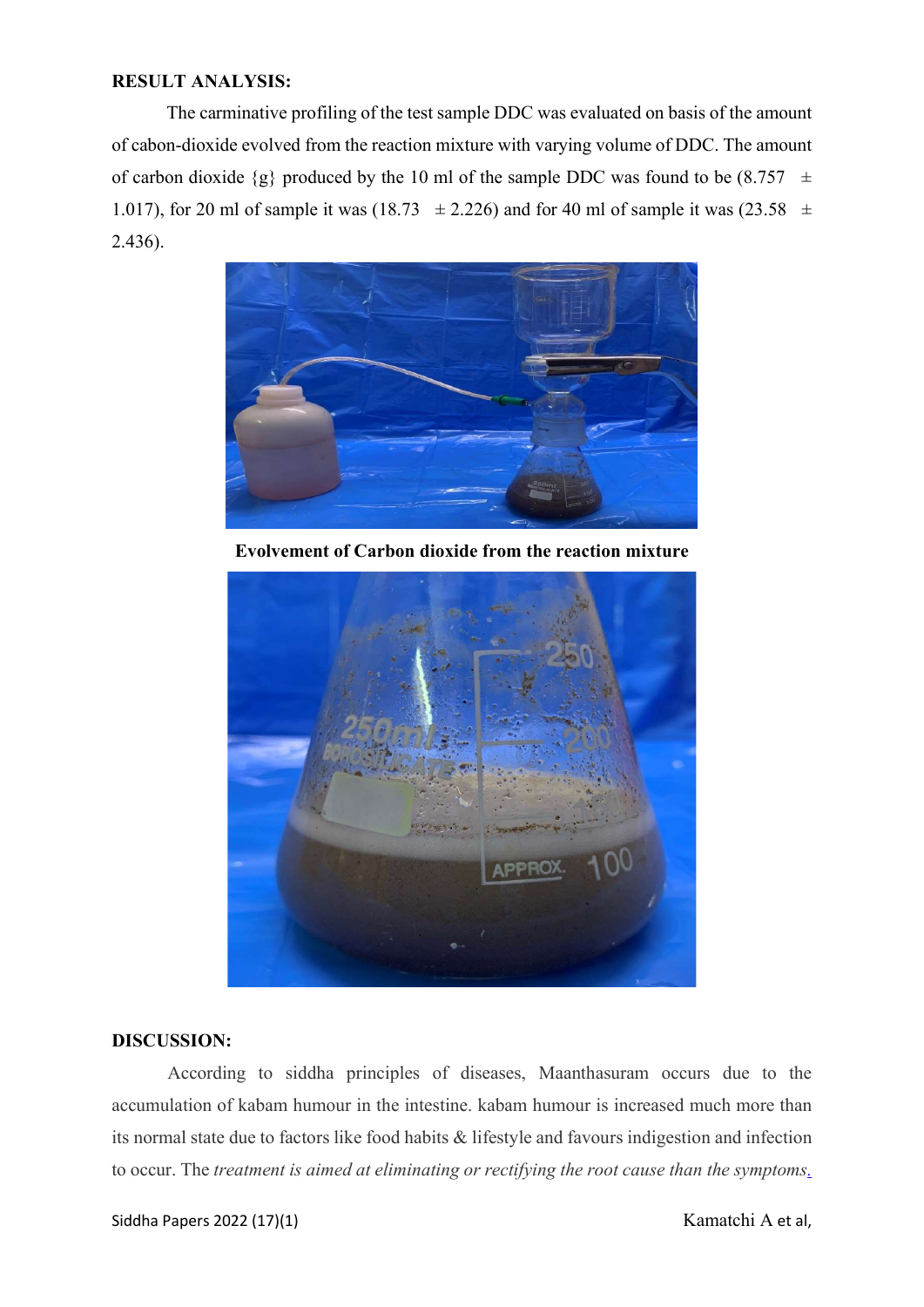Carminatives are the agents used to relieve flatulence by preventing gas formation in the gastrointestinal tract and facilitating its expulsion. So, the medicine DDC decreases the symptoms of Maanthasuram like bloating abdomen, indigestion and loss of appetite. The present article revealed that all herbs and spices of DDC being discussed possess carminative activity. These herbal products are not only carminative agents but also provide other health benefits. This paper may be useful for further clinical studies.

#### CONCLUSION:

Dhasadeepakini Chooranam(DDC) is a polyherbal formulation and used to treat many diseases such as suram, aseeranam, paandu, Irumal, Bedhi and Arosigam. This paper was concluded from the results of the present investigation that the sample DDC possesses promising carminative activity in the tested medium which was measured as an index of mass of CO2 released from the medium for treating the disease manthasuram.

#### REFERENCE:

- Aswathy PM and Oommen P Saj. carminative, phytochemical and antioxidant potentialities of the leaf extracts of eryngium foetidum l. (apiaceae). World Journal of Pharmacy and Pharmaceutical Sciences.3;6: 2269 – 2280.
- https://www.researchgate.net/publication/343398856
- Kannusamy Pillai C, ChikichaRathna Deepam Ennum VaithyaNool
- Murugesamudhaliar KS, Gunapadam Mooligai, Edition IX, Chennai: Indian Medicine-Homeopathy Department, 2013
- Murugaesa muthaliyar KS, Ponguru Sironmani, Kuzhanthai Maruthuvam ,Balavagadam, Indian medicine and Homeopathy.
- Siddha | National Health Portal of India (nhp.gov.in)
- Somasundharam S, Maruthuva Thavaraviyal Vol I, Ilangovan Padhipagam, Tirunelveli, Fifth edition 2009.
- Somasundharam S, Taxanomy of Angiosperms Vol II, Ilangovan Padhipagam, Tirunelveli, Fourth edition 2011.
- Swapnil Sharma, Jaya Dwivedi and Sarvesh Paliwal. Evaluation of antacid and carminative properties of Cucumis sativus under simulated conditions. Der Pharmacia Lettre, 2012, 4 (1):234-239.
- Sundararasan A, Pillaipini maruthuvam,Volume 2, Department of indian medicine and homeopathy,1993